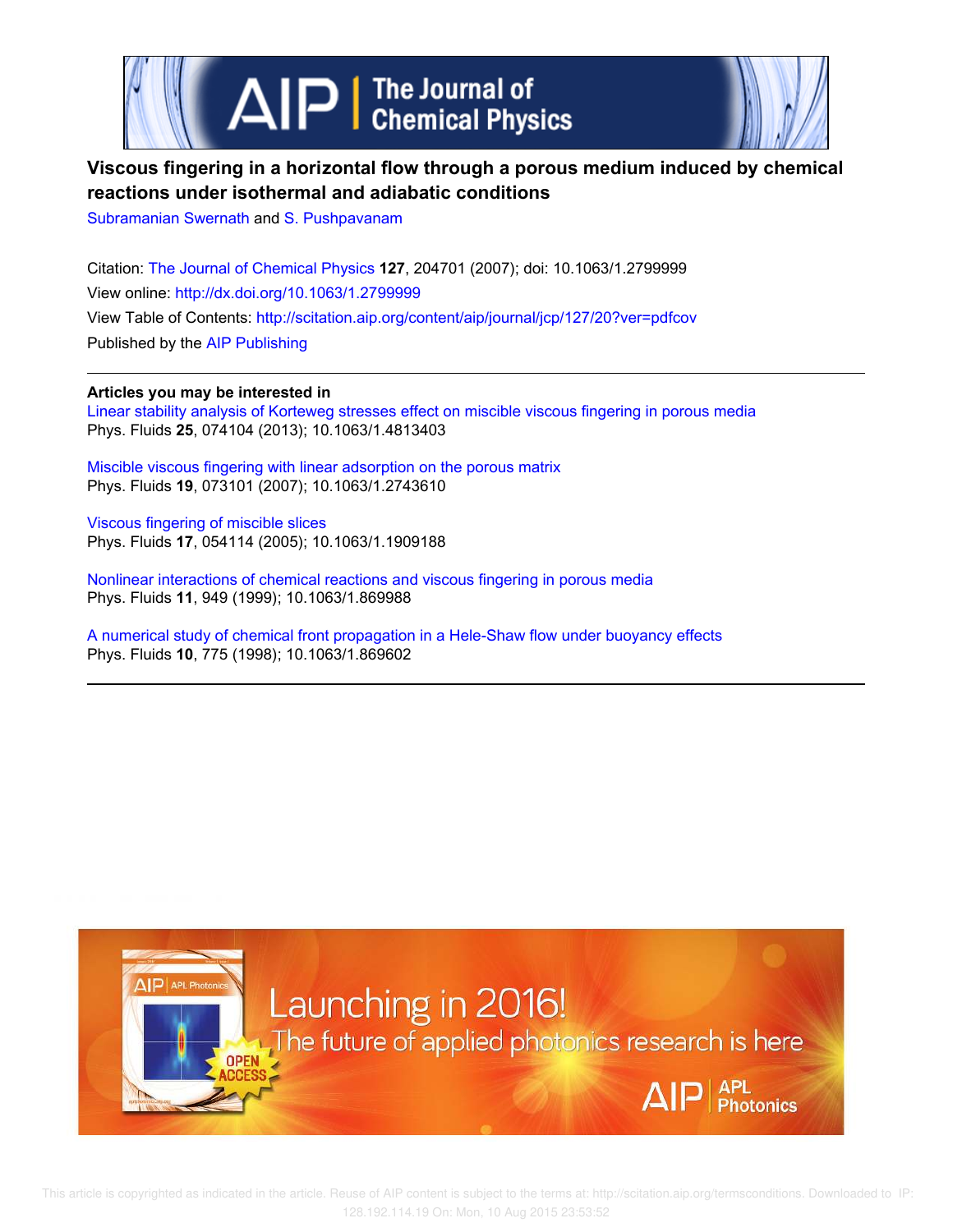# THE JOURNAL OF CHEMICAL PHYSICS 127, 204701 (2007)

# **Viscous fingering in a horizontal flow through a porous medium induced by chemical reactions under isothermal and adiabatic conditions**

Subramanian Swernath and S. Pushpavanam<sup>a)</sup>

*Department of Chemical Engineering, I. I. T. Madras, Tamilnadu, Chennai 600 036, India* Received 9 July 2007; accepted 26 September 2007; published online 26 November 2007-

In this work we analyze the viscous fingering instability induced by an autocatalytic chemical reaction in a liquid flowing horizontally through a porous medium. We have analyzed the behavior of the system for isothermal as well as adiabatic conditions. The kinetics of the reaction is chosen so that the rate depends on the concentration of only a single species. Since the reaction is autocatalytic the system admits a traveling wave solution. For endothermic reactions the concentration wave and temperature wave are mirror images, whereas for an exothermic reaction they are similar or parallel. The viscosity of the fluid is assumed to depend strongly on the concentration of the product and temperature of the medium. The dependence of viscosity on concentration (decrease with concentration) can destabilize the traveling wave resulting in the formation of viscous fingers. We have performed a linear stability analysis to determine the stability of the base traveling wave solution. The stability predictions have been confirmed by nonlinear simulations of the governing equations based on a finite difference scheme. We observe that including the temperature dependency of viscosity stabilizes the flow for an endothermic reaction, i.e., regions which exhibited viscous fingering now demonstrate stable displacement. For exothermic systems, however, the system exhibits less stable behavior under adiabatic conditions, i.e., it is destabilized by both concentration and temperature dependencies of viscosity. © *2007 American Institute of Physics*. DOI: 10.1063/1.2799999

# **I. INTRODUCTION**

Fluid displacement processes in porous media have been investigated extensively as they have wide applications in various chemical and petroleum industries, chromatographic separation, fixed bed regeneration, etc. Here one fluid displaces another fluid which is already occupying the porous medium. The two fluids may be miscible or immiscible. The differences in the density and/or viscosity of the fluids determine the flow behavior in the porous bed. The shape of the interface between the fluids is determined by these properties. The displacement of one fluid by another as a plug may get disturbed even in a homogeneous porous medium if a low viscous fluid displaces a high viscous fluid. Hence, the dynamics of such flow systems with a special emphasis on stability of flows as determined by the interface must be understood. Chemohydrodynamic interactions arise when chemical reactions are also present in these systems. Here there is a chemical reaction which can affect the flow especially if the fluid properties such as viscosity depend on the concentration of the various species.

We now give insight into the physical basis of this instability. Consider the process in which a low viscous fluid invades and displaces a porous medium filled with a high viscous fluid. Consider a disturbance to the interface between the two fluids which is initially flat. This can get amplified giving rise to fingers developing along the interface. This

phenomenon is called viscous fingering. The system is schematically shown in Fig. 1. When the interface is flat, the effective viscosity across the medium does not vary with *y*. Consider the interface deformed as shown in Fig. 1 so that in the middle it is deflected to the right. In such a situation the effective viscosity in the middle is lower as the low viscosity fluid on the left occupies a larger length. As the total pressure drop is a constant across the medium, the flow is higher in the middle and the instability gets amplified. It can be established using similar arguments that, when a more viscous fluid displaces a less viscous fluid, the interface shape remains flat, i.e., the disturbances of the interface shape decay.<sup>1,2</sup> This problem has been extensively investigated in the literature. One of the early investigations was carried by  $Hill<sup>3</sup>$  who studied the problem in the context of sugar sweetening off (extraction) process. His work was a purely experimental study. Peaceman and Rachford<sup>4</sup> carried out a numerical simulation of the miscible displacement of two fluids. They used a finite difference method for discretizing the partial differential equations governing the fluid flow. They then



FIG. 1. Schematic of the system under study.

#### 127, 204701-1 **127, 204701-1** © 2007 American Institute of Physics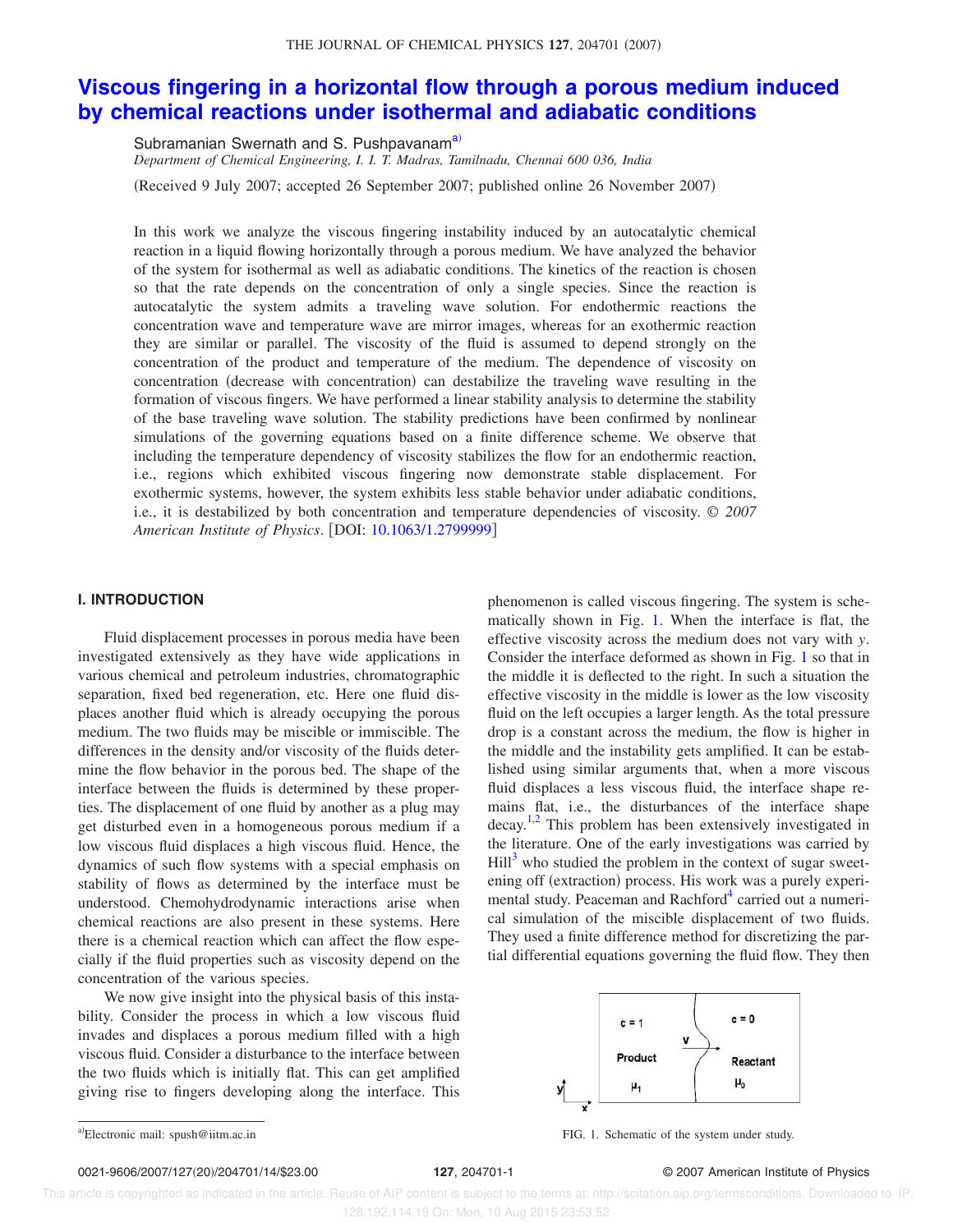used a leapfrog approach for solving the equations numerically. The grids chosen were, however, very coarse. The numerical algorithm involved obtaining the solution directly in terms of pressure and velocity instead of using a stream function and vorticity formulation. The work was further extended by Christie and Bond<sup>5</sup> (incorporating diffusion, grid refinement, etc.) where they calculate the linear stability and compares with their nonlinear predictions. The experimental match was also obtained with a previously published article. Tan and Homsy<sup>6</sup> studied the stability of miscible fluid flow. They analyzed the situation where a low viscous fluid displaces a high viscosity fluid. The viscosity of the fluid was determined by the concentration of a nonreactive species. They used a quasi-steady-state approximation (QSSA) as the concentration profile in the base state was time dependent. The results based on QSSA were compared with those based on simulations for several initial conditions to study the effect of the approximation. In a later study, Tan and Homsy' analyzed the nonlinear behavior of viscous fingering in a porous media. The numerical algorithm was based on a Fourier spectral method. They studied the behavior of the system using two dimensionless groups Peclet number (Pe) and mobility ratio  $M$  (ratio of viscosity of the two fluids). However, there were no chemical reactions in the system studied. There was a good agreement of the predictions of this work with that of the previous work $6$  particularly in the initial stages of the disturbance development. However, at later time instants, they observed some new phenomena generated by the nonlinear interactions in the system which were not captured by the linear stability theory. Homsy $<sup>1</sup>$  discusses and</sup> compares the similarities and differences of the instability in the case of miscible and immiscible displacements. De Wit and Homsy<sup>8,9</sup> analyzed the coupling between viscous fingering and chemical reactions in horizontal flows. They used a kinetic expression which admits two stable steady states and an unstable one. They discussed directly the results of the nonlinear simulations describing the behavior of the system. In particular, the linear stability analysis of this system was not carried out. This kinetics shows droplet formation of the invading fluid in the nonlinear simulation. This phenomenon was also observed in the vertical configuration when the flow was driven by a density gradient.<sup>10</sup> This was explained on the basis of the presence of two stable steady states. De Wit $<sup>11</sup>$ </sup> used similar kinetics and analyzed the stability of a chemohydrodynamic system in a vertical configuration (induced by density differences with a constant viscosity) using the traveling front as a base state. Isothermal traveling waves have been determined analytically, and the expressions for these waves is given in the book by Murray.<sup>12</sup> The stability of the traveling wave of chemical concentration in a reactive flow obtained from a linear analysis results in dispersion curves which are time independent.<sup>11</sup> Linear stability analysis of these systems has been carried out along the lines of Yang *et al.*<sup>13</sup> The temperature effects on a vertically aligned system with a constant viscosity and variable density were studied by Kalliadasis *et al.*<sup>14</sup> for an exothermic reaction. They considered the case when the effects of concentration and temperature on density oppose each other. An extension of this work incorporating the effect of heat losses was carried out

by D'Hernoncourt *et al.*,<sup>15</sup> where they found that in the presence of heat losses the traveling wave is converted to pulses. The viscous fingering instabilities due to the combined effect of temperature and concentration in a radial Hele-Shaw cell has been studied for horizontal flows by Pritchard.<sup>16</sup> He analyzed a nonreactive flow situation and carried out a linear stability analysis of the system. There was no observation of stabilization of an unstable thermal front by the compositional front. Experimental work has been carried out using a single fluid exploiting the temperature gradients to generate viscosity differences.<sup>17,18</sup> The results of their experiments have been verified with numerical simulations. The thermal front is usually more diffusive than the concentration front. These authors, hence, found that a high viscosity contrast and a high inlet velocity are required for the interface to deform. Concentration gradients were absent as they had used glycerine of uniform composition in their work.

Most of the work in the literature to date in this context has focused on analyzing the behavior of systems when viscosity is only a function of concentration for horizontal flows. In this work we assume that the viscosity strongly depends on concentration as well as temperature prevailing in the flow domain. The linear stability analysis is carried out using the approach proposed in De Wit. $<sup>11</sup>$  We obtain critical</sup> conditions about which the stability of the traveling wave changes. We study adiabatic systems sustaining exothermic as well as endothermic reactions to determine conditions when the concentration and temperature dependency of viscosity influence the stability in tandem or counteract. The reaction kinetics is assumed to be of the form followed by iodate-arsenous acid (IAA) reaction. A one variable model representing the evolution of iodide concentration was found to be sufficient to describe the reaction.<sup>19</sup> In the vertical configuration, where density is a function of concentration, there have been several earlier studies in both the numerical as well as the experimental analysis specifically relating to the fingering dynamics of IAA reaction.<sup>20,21</sup> In these early studies in the literature, the combined effect of concentration and temperature dependence of viscosity (horizontal) has not been investigated in reacting systems. So here we carry out an analysis of an adiabatic system sustaining chemical reactions with significant heat effects and analyze the onset of viscous fingering through linear stability analysis and nonlinear simulations. Linear stability predictions are verified using nonlinear simulations by varying the dimensionless parameters Da,  $R_c$ ,  $R_T$ , Pe, and Le.  $R_c$  is the dimensionless parameter which measures viscosity or mobility dependence as a function of concentration and  $R<sub>T</sub>$  defines the temperature dependent component of viscosity.

The paper is organized as follows. In Sec. II we formulate the model equations in nondimensional form incorporating the viscosity dependency on both concentration and temperature. In Sec. III, we discuss the evolution of the traveling front and the base state for various situations. In Sec. IV the emphasis is on the linear stability of the traveling front where viscosity is a function of concentration and/or temperature. In Sec. V we discuss the nonlinear behavior of the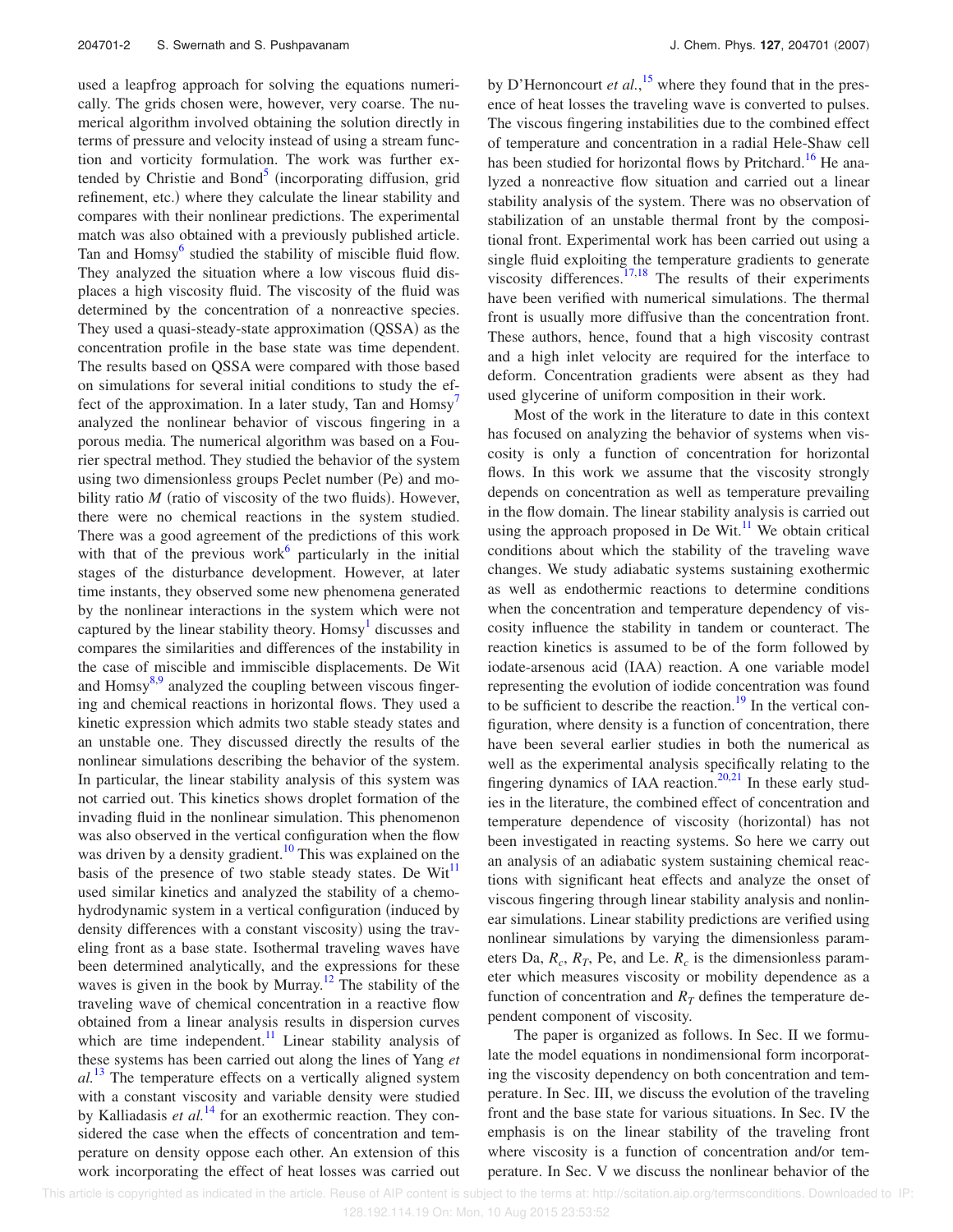system. Different flow patterns are analyzed and the effect of various parameters is studied to validate the predictions of the linear stability analysis.

## **II. MODEL**

We consider a homogeneous 2D porous medium of length  $L$ (along  $x$ ) and width  $H$ (along  $y$ ) with a constant permeability  $K$  (Fig. 1). An incompressible liquid containing a solute is injected from the left with a uniform velocity *U* along the *x* direction. The solute initiates an autocatalytic reaction, and the rate of product formation is described by a rate expression which is representative of the IAA reaction.<sup>15</sup> The evolution of the system is governed by the laws of conservation of mass, momentum, and energy. We first discuss the equations which govern the flow under adiabatic conditions. The superscript \* is used to indicate variables with dimensions.

## **A. Adiabatic case**

The equation of continuity is given by

$$
\nabla^* \cdot \mathbf{u}^* = 0. \tag{1}
$$

The pressure distribution in the porous medium is obtained from Darcy's law,

$$
\nabla^* P^* = -\frac{\mu}{K} \mathbf{u}^* \,. \tag{2}
$$

The evolution of the product species concentration is given by

$$
\frac{\partial c^*}{\partial t^*} + \mathbf{u}^* \cdot \nabla^* c^* = D \nabla^{*2} c^* + f(c^*).
$$
 (3)

The evolution of temperature  $T^*$  is governed by

$$
\rho c_p \left[ \frac{\partial T^*}{\partial t} + \mathbf{u}^* \cdot \nabla^* T^* \right] = \kappa \nabla^{*2} T^* + (-\Delta H) f(c^*). \tag{4}
$$

The rate expression for the reaction is given by  $f(c^*)$  $=-c^{*}(k_{a}+k_{r}c^{*})(c^{*}-c_{0}^{*})$ . Here,  $k_{a}=k_{1}[H^{+}]^{2}$  and  $k_{\tau}=k_{2}[H^{+}]^{2}$ . where  $k_1$  and  $k_2$  are rate constants. In these equations,  $\overline{\nabla}^*$ signifies that the independent variables are  $x^*$  and  $y^*$ . We rewrite these equations in a frame of reference which moves with a velocity *U*. We have in this frame

$$
x_m^* = x^* - Ut,\tag{5}
$$

$$
u_m^* = u^* - U.
$$
 (6)

We do not have any characteristic length or time scales which arise spontaneously for an infinitely long system. We define the nondimensional variables using the scales

$$
P_{\text{ch}} = \frac{\mu D}{K},
$$
  
\n
$$
t_{\text{ch}} = \frac{D}{U^2},
$$
  
\n
$$
x_{\text{ch}} = \frac{D}{U},
$$
  
\n
$$
u_{\text{ch}} = U,
$$
  
\n
$$
c_{\text{ch}} = c_0^*,
$$
  
\n
$$
T_{\text{ch}} = T_0 \phi.
$$
  
\n(7)

Here,  $T_0$  and  $c_0^*$  represent the temperature and the concentration of the product at the inlet (left face) to the system. Here,  $\phi = [[-\Delta H]c_0/\rho_0 c_p T_0]$  represents a dimensionless heat of reaction parameter. The dimensionless temperature *T* is defined as  $(T^* - T_0) / T_0 \phi$ .

The equations are nondimensionalized in the moving reference frame using these scales. The corresponding dimensionless equations can then be written as

$$
\frac{\partial u}{\partial x} + \frac{\partial w}{\partial y} = 0,\tag{8}
$$

$$
\frac{\partial P}{\partial x} = -\mu(u+1),\tag{9}
$$

$$
\frac{\partial P}{\partial y} = -\mu w,\tag{10}
$$

$$
\frac{\partial c}{\partial t} + u \frac{\partial c}{\partial x} + w \frac{\partial c}{\partial y} = \frac{\partial^2 c}{\partial x^2} + \frac{\partial^2 c}{\partial y^2} + \text{Daf}(c). \tag{11}
$$

The energy equation becomes

$$
\frac{\partial T}{\partial t} + u \frac{\partial T}{\partial x} + w \frac{\partial T}{\partial y} = \text{Le}\left[\frac{\partial^2 T}{\partial x^2} + \frac{\partial^2 T}{\partial y^2}\right] + \text{sgn}(\phi)\text{Daf}(c). \tag{12}
$$

In the above two equations  $f(c) = -c(c-1)(c+d)$ . The parameter "*d*" arising in the kinetic expression can be defined as  $d = k_a / k_r c_0$ . Here, Le= $D_T / D_c$  is the ratio of thermal diffusivity to mass diffusivity, and  $sgn(\phi) = 1$  for exothermic reactions and sgn( $\phi$ ) = -1 for endothermic reactions.  $\tau_H = D/U^2$  is the hydrodynamic time scale, where the reaction time scale is  $\tau_c = 1/k_r c_0^2$ . Damkohler number represents the ratio of hydrodynamic to chemical time scales and can be represented as  $Da = \tau_H / \tau_c = Dk_r c_0^2 / U^2$ . Pe determines the ratio of rate of convective transport to the rate of diffusive transport and is represented mathematically as Pe=*UL*/*D*. Pe represents the dimensionless width of the domain.

We assume the viscosity of the fluid to vary with concentration and temperature as

$$
\mu = \mu_o e^{[-R_c c + R_T T]}.\tag{13}
$$

This results in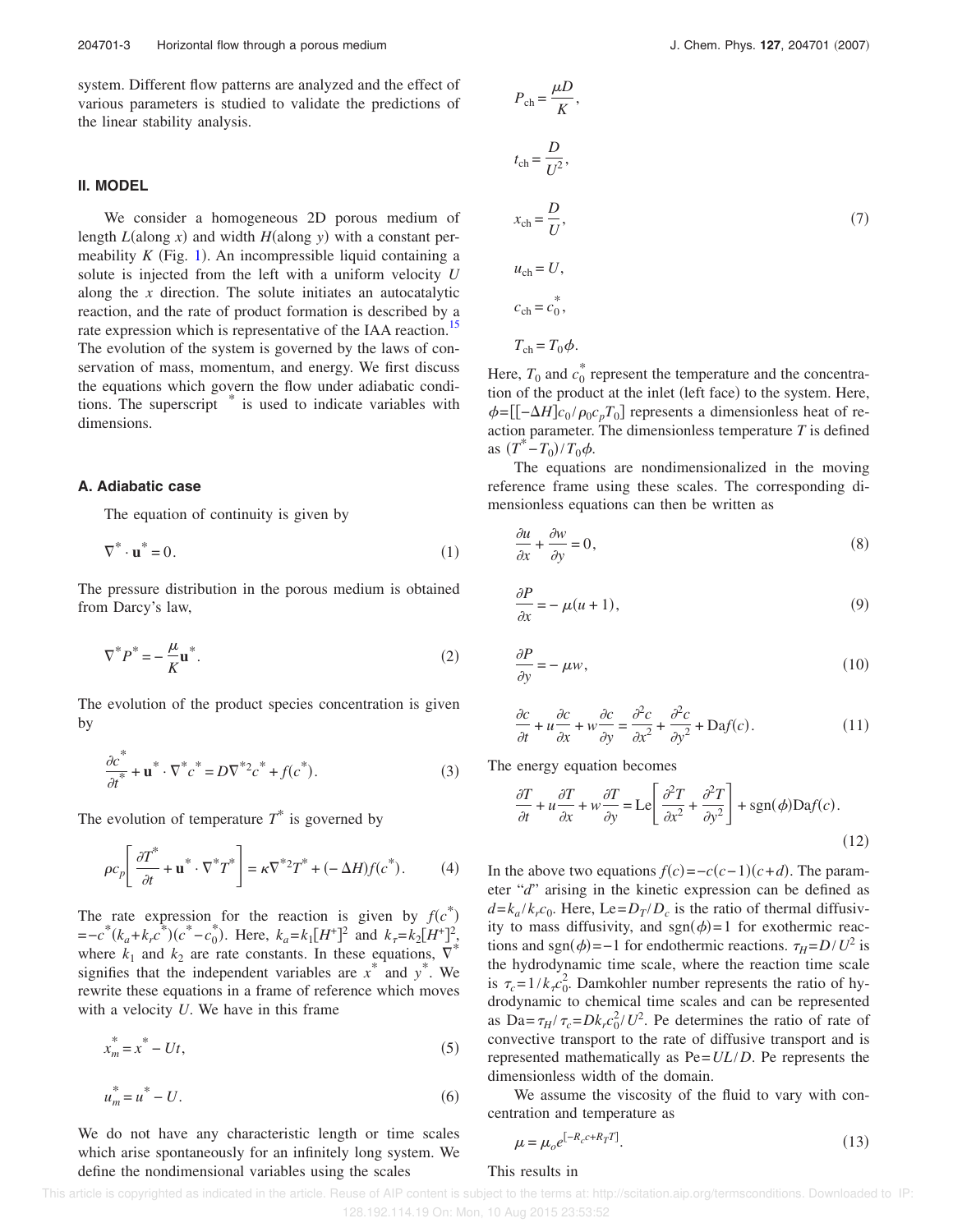$$
\frac{1}{\mu} \frac{d\mu}{dc} = -R_c,
$$
\n
$$
\frac{1}{\mu} \frac{d\mu}{dT} = R_T.
$$
\n(14)

From Eq. (14) we observe that an instability due to composition arises when  $R_c > 0$ , and an instability due to temperature would arise when  $R_T < 0$  for an exothermic reaction and  $R<sub>T</sub>$  for an endothermic reaction as will be seen later. We consider only liquid phase systems and restrict ourselves to  $R_T$ <0. Equations (8)–(12) are converted in terms of stream function and vorticity  $(\psi-\omega)$  by defining  $u = \frac{\partial \psi}{\partial y}$  and *w*=− $\partial \psi / \partial x$ . We evaluate the curl of the momentum equation and obtain

$$
\nabla^2 \psi = -\omega,\tag{15}
$$

$$
\omega = -R_c \left( \frac{\partial \psi}{\partial x} \frac{\partial c}{\partial x} + \frac{\partial \psi}{\partial y} \frac{\partial c}{\partial y} + \frac{\partial c}{\partial y} \right) + R_T \left( \frac{\partial \psi}{\partial x} \frac{\partial T}{\partial x} + \frac{\partial \psi}{\partial y} \frac{\partial T}{\partial y} + \frac{\partial T}{\partial y} \right),
$$
(16)

$$
\frac{\partial c}{\partial t} + \frac{\partial \psi}{\partial y} \frac{\partial c}{\partial x} - \frac{\partial \psi}{\partial x} \frac{\partial c}{\partial y} = \nabla^2 c + \text{Daf}(c),\tag{17}
$$

$$
\frac{\partial T}{\partial t} + \frac{\partial \psi}{\partial y} \frac{\partial T}{\partial x} - \frac{\partial \psi}{\partial x} \frac{\partial T}{\partial y} = \text{LeV}^2 T + \text{sgn}(\phi) \text{Daf}(c). \tag{18}
$$

We use periodic boundary conditions for concentration and temperature along the *y* direction  $(y=0, y=Pe)$  the direction transverse to the flow). This is tantamount to seeking a solution which extends periodically in the transverse direction. This enables us to eliminate end effects along that direction. Along the  $x$  (axial) direction, we impose Dirichlet boundary condition where we use  $c=1$  at the left boundary  $(x=0)$  and  $c=0$  at the right boundary  $(x=APe)$  (Fig. 1). Here, the products are fed on the left boundary to initiate the autocatalytic reaction in the porous medium containing the reactant and the front moves from left to right. The boundary conditions of dimensionless temperature are  $T(x=0)=1$  and  $T(x=APe) = 0$  for an exothermic reaction. For endothermic reactions, the temperature boundary conditions get inverted along the *x* direction and we use  $T(x=0)=0$  and  $T(x=APe)$ =1. No boundary conditions are required for the vorticity as it is defined by an algebraic expression.  $\psi = 0$  is applied at the boundaries along the *x* direction  $(x=0 \text{ and } x=APe)$  as there is no net flow across the surfaces in a moving reference frame. Along the transverse direction, we incorporate periodic boundary conditions. These can be represented mathematically as  $\psi(y=0) = \psi(y=Pe)$  and  $\frac{d\psi}{dy}|_{y=0} = \frac{d\psi}{dy}|_{y=Pe}^{2.2,23}$ Since the reaction is autocatalytic, the interface keeps moving from left to right at a velocity determined by the reaction kinetics. This is the velocity with respect to a moving reference frame. It represents a constant velocity with respect to *U*, with which the reaction front moves in the system.

#### **B. Isothermal**

For this case the system temperature is a constant and the temperature dependency on viscosity can be neglected. Now, the viscosity variation is of the form  $\mu = \mu_0 e^{-R_c c}$ . It is equivalent to setting  $R_T$  as zero in Eq.  $(13)$ . Hence, the set of equations to be solved becomes Eqs.  $(8)$ – $(11)$ . The energy balance governed by Eq.  $(12)$  to determine the temperature is eliminated. These equations are converted to the stream function-vorticity forms as described earlier. We obtain the set of equations [Eqs.  $(15)$ – $(17)$ ] which describes the system behavior now.

### **III. TRAVELING FRONTS**

The system of equations described by Eqs.  $(8)$ – $(12)$  admits a base state solution in the form of a traveling wave. This arises as the system admits two spatially uniform steady states. " $c=1$ " is the stable chemical steady state of the cubic kinetics corresponding to the products of the reaction, and " $c=0$ " is the unstable state corresponding to the reactants.<sup>15</sup> This is generated by the nonlinear interactions between kinetics and diffusion. The traveling wave is the trajectory connecting the two steady states. This state corresponds to the situation where there is no convection  $(u=0)$ . For the traveling front, we seek a solution where the variables depend only on a single variable *z* given by *z*=*x*−*vt*. Here, *v* is the traveling wave velocity and is given by  $v = (\sqrt{Da/2})(1+2d)^{11}$ . The wave generated is one dimensional (i.e., it travels in the x-direction). In the moving reference frame for an isothermal system, the traveling front is a chemical concentration wave, which arises due to the propagation of the reaction front. There is no bulk motion or convection in the moving reference frame. As the velocity component of the convectivediffusion equation is zero, the equations governing the evolution of the traveling front become

$$
-v\frac{dc_{ss}}{dz} = \frac{d^2c_{ss}}{dz^2} + \text{Daf}(c_{ss}),\tag{19}
$$

$$
-v\frac{dT_{ss}}{dz} = \text{Le}\frac{d^2T_{ss}}{dz^2} + \text{sgn}(\phi)\text{Daf}(c_{ss}).\tag{20}
$$

In an infinite domain  $[Eq. (19)]$  the base state traveling wave solution for an isothermal system is

$$
c(x,t) = \frac{1}{1 + e^{-(\sqrt{\text{Da}(2)}(x - vt))}}.
$$
\n(21)

For the exothermic reaction situation when  $Le=1$ , we have  $T(x,t) = c(x,t)$ . Here the traveling front can be calculated analytically for both variables as the analytical solution for Eq.  $(19)$  already exists. The same solution applies to Eq.  $(20)$ for a situation where the thermal diffusivity is the same as concentration diffusivity for Le=1. For other conditions where Le $\neq$  1, the base state solution has to be obtained numerically and on a finite domain. For this, the two second order equations [Eqs.  $(19)$  and  $(20)$ ] are converted to four first order equations. The two point boundary value problem is solved numerically using a fourth order Runge-Kutta scheme employing a shooting method. The domain is chosen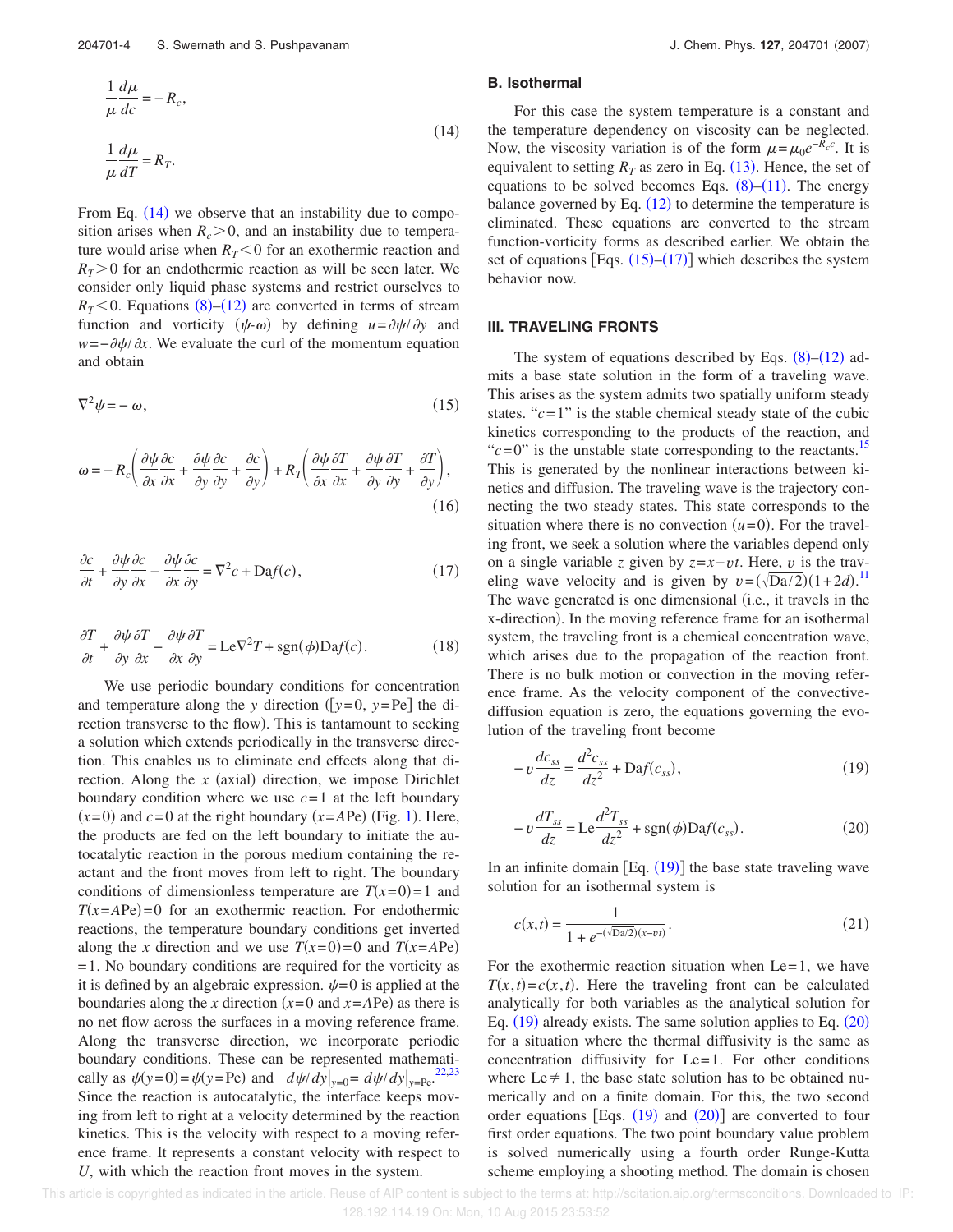to extend from  $z = -z_1$  to  $z = z_1$ . The numerical method converges for sufficiently large  $z_1$ . The independence of the solution to the choice of  $z_1$  was established. The boundary conditions which the traveling wave satisfies for the two reactions are as given below.

• Exothermic reaction,

$$
z = -z_1, \quad c_{ss} = 1, \quad T_{ss} = 1,
$$
  
\n
$$
z = z_1, \quad c_{ss} = 0, \quad T_{ss} = 0.
$$
\n(22)

• Endothermic reaction,

$$
z = -z_1, \quad c_{ss} = 1, \quad T_{ss} = 0,
$$
  

$$
z = z_1, \quad c_{ss} = 0, \quad T_{ss} = 1.
$$
 (23)

For an isothermal system, the temperature variation is zero and we do not solve for the temperature profile. Only the concentration equation needs to be solved with the corresponding boundary conditions for the traveling wave.

The domain size required for convergence varies with Le and Da. This is because an increase in Da leads to sharper fronts and so the total domain size for convergence gets reduced significantly. For each parameter set, the domain independency of the numerically obtained traveling wave is verified before the linear stability calculations are carried out. For an isothermal system only the concentration front is generated. The variation of both concentration and temperature is from 1 to 0 for an exothermic reaction as we move from left to right [Fig.  $2(a)$ ]. In the case of an exothermic reaction, the concentration and temperature wave coincide with each other for Le=1. In the figure we also depict the analytical solution obtained when the domain is infinitely long. It can be seen that our numerical solution for concentration for a finite domain agrees closely with the analytical solution for an infinite domain. For  $Le > 1$ , the heat diffusion is faster than concentration diffusion and the thermal wave front exhibits a more diffusive behavior (less sharp front). The nature of temperature wave for Le=5 is also shown in Fig.  $2(a)$ . The concentration wave remains the same for all Le. This is because the Le affects only the equation governing the temperature. The thermal front is a smoothly varying curve for a very high Le showing the dominance of thermal diffusion. The variation of the concentration is from 1 to 0 but that of temperature is from 0 to 1 as we move from left to right for an endothermic reaction. Figure  $2(b)$  depicts the shape of the concentration and thermal front for the traveling wave for an endothermic reaction with Le=1. The concentration and temperature waves are mirror images to each other. There would be a significant difference in these fronts for a Le other than 1. This reflective symmetry is destroyed when Le attains a value other than unity.

#### **A. Nonisothermal system**

An instability in the traveling wave results in the phenomenon of viscous fingering. This section describes the al-



FIG. 2. Traveling wave fronts for (a) exothermic and (b) endothermic reaction for  $Da = 0.001$ ,  $d = 0.1$ , and varying Le.

gorithm used to determine the conditions at which the interface becomes unstable. To determine the stability of the traveling wave solution a perturbation is given to the variables and we study how this evolves with time. The base state is the traveling wave, which is described as

$$
u_{ss} = 0
$$
,  $w_{ss} = 0$ ,  $c = c_{ss}(z)$ ,  $P = P_{ss}(z)$ ,  $T = T_{ss}(z)$ .

The perturbation variables or deviations from the traveling wave solution are defined as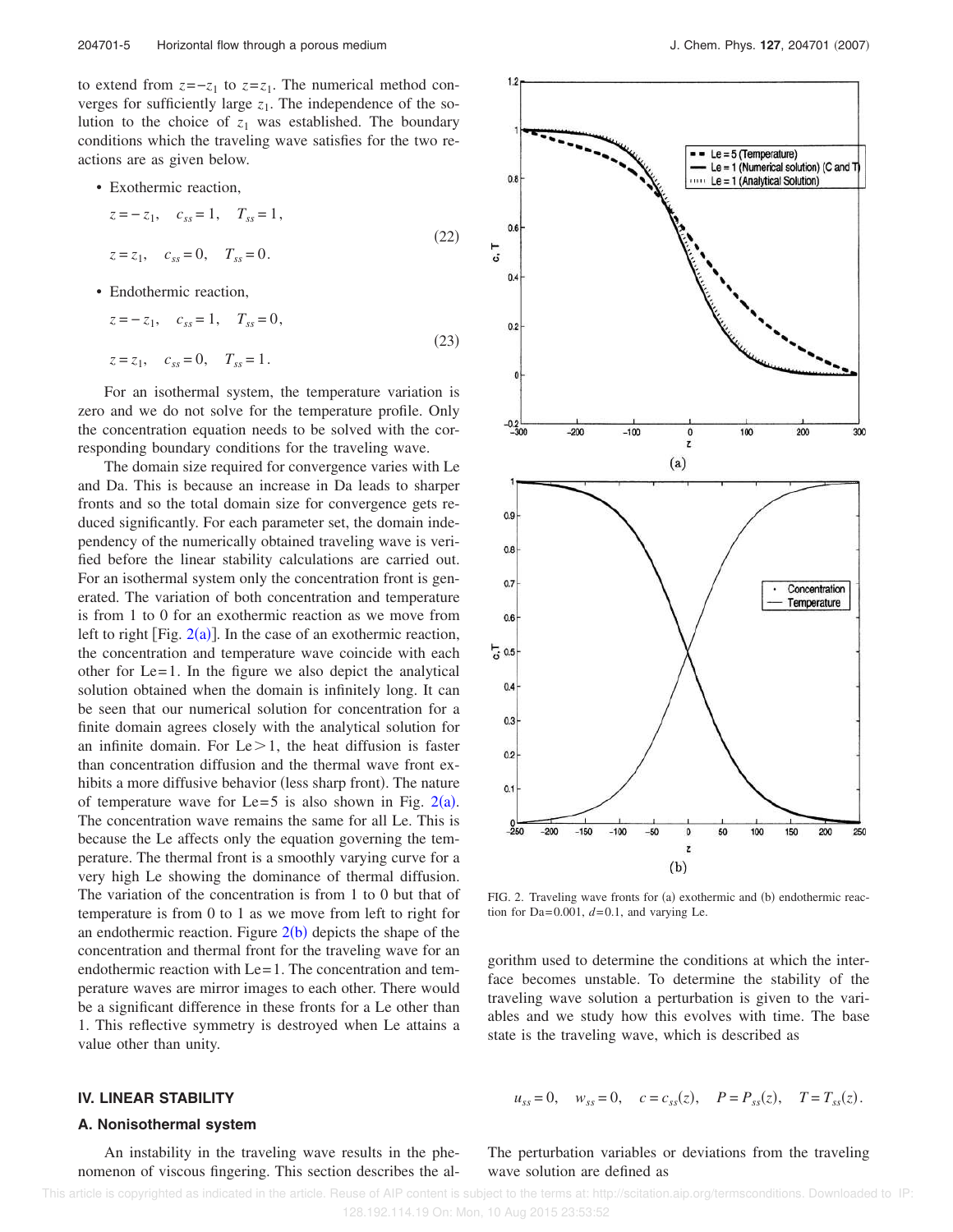$$
\widetilde{c} = c - c_{ss}(z),
$$
\n
$$
\widetilde{P} = P - P_{ss}(z),
$$
\n
$$
\widetilde{T} = T - T_{ss}(z),
$$
\n
$$
\widetilde{w} = w - w_{ss},
$$
\n(24)

 $\widetilde{u} = u - u_{ss}.$ 

The terms with  $\sim$  represent the perturbations from the base state. The governing equations of the base state can be represented as

$$
\frac{\partial u_{ss}}{\partial z} + \frac{\partial w_{ss}}{\partial y} = 0,\tag{25}
$$

$$
\frac{\partial P_{ss}}{\partial z} = -\mu_{ss}(u_{ss} + 1),\tag{26}
$$

$$
\frac{\partial P_{ss}}{\partial y} = -\mu_{ss} w_{ss},\tag{27}
$$

$$
-v\frac{\partial c_{ss}}{\partial z} + u_{ss}\frac{\partial c_{ss}}{\partial z} + w_{ss}\frac{\partial c_{ss}}{\partial y} = \frac{\partial^2 c_{ss}}{\partial z^2} + \frac{\partial^2 c_{ss}}{\partial y^2} + \text{Daf}(c_{ss}),\tag{28}
$$

$$
-v\frac{\partial T_{ss}}{\partial z} + u_{ss}\frac{\partial T_{ss}}{\partial z} + w_{ss}\frac{\partial T_{ss}}{\partial y} = \text{Le}\left[\frac{\partial^2 T_{ss}}{\partial z^2} + \frac{\partial^2 T_{ss}}{\partial y^2}\right] + \text{sgn}(\phi)\text{Daf}(c_{ss}).
$$
 (29)

The viscosity of the base state  $\mu_{ss}$  depends on "*z*," since it varies with concentration and temperature which are functions of "z." Linearizing Eqs.  $(8)$ – $(12)$  around the above steady state, we have

$$
\frac{\partial \widetilde{u}}{\partial z} + \frac{\partial \widetilde{w}}{\partial y} = 0,\tag{30}
$$

$$
\frac{\partial \widetilde{P}}{\partial z} = -\mu_{ss}\widetilde{u} - \left.\frac{\partial \mu}{\partial c}\right|_{ss}\widetilde{c} - \left.\frac{\partial \mu}{\partial T}\right|_{ss}\widetilde{T},\tag{31}
$$

$$
\frac{\partial \widetilde{P}}{\partial y} = -\mu_{ss}\widetilde{w},\tag{32}
$$

$$
\frac{\partial \widetilde{c}}{\partial t} - v \frac{\partial \widetilde{c}}{\partial z} + \widetilde{u} \frac{\partial c_{ss}}{\partial z} = \frac{\partial^2 \widetilde{c}}{\partial z^2} + \frac{\partial^2 \widetilde{c}}{\partial y^2} + \text{Da} \left. \frac{\partial f}{\partial c} \right|_{ss} \widetilde{c},\tag{33}
$$

$$
\frac{\partial \tilde{T}}{\partial t} - v \frac{\partial \tilde{T}}{\partial z} + \tilde{u} \frac{\partial T_{ss}}{\partial z} \n= \text{Le} \left[ \frac{\partial^2 \tilde{T}}{\partial z^2} + \frac{\partial^2 \tilde{T}}{\partial y^2} \right] + \text{sgn}(\phi) \text{Da} \frac{\partial f}{\partial c} \Big|_{ss} \tilde{c}.
$$
\n(34)

We seek the solution for the deviation variables in the form of

$$
\tilde{c} = \overline{c}e^{\sigma t}e^{iky},
$$
  
\n
$$
\tilde{u} = \overline{u}e^{\sigma t}e^{iky},
$$
  
\n
$$
\tilde{w} = \overline{w}e^{\sigma t}e^{iky},
$$
  
\n
$$
\tilde{P} = \overline{P}e^{\sigma t}e^{iky},
$$
  
\n
$$
\tilde{T} = \overline{T}e^{\sigma t}e^{iky}.
$$
\n(35)

Here,  $\sigma$  is the growth constant and  $k$  represents the wave number.  $\sigma$  determines how fast the perturbation evolves with time, whereas *k* represents the spatial frequency along the transverse (y) direction at the instant the finger formation is initiated. Equations  $(36)$ – $(38)$  are solved simultaneously along with the base state solution. We eliminate  $\overline{w}$  and  $\overline{P}$ from Eqs.  $(30)$ – $(34)$  and obtain the equations describing  $\bar{u}$ ,  $\bar{c}$ ,  $\overline{T}$ . This results in the set of the following three equations as  $\overline{T}$ . This results in the set of the following three equations with three unknowns:

$$
\frac{d^2\overline{u}}{\partial z^2} + \left[ -R_c \frac{dc_{ss}}{dz} + R_T \frac{dT_{ss}}{dz} \right] \frac{d\overline{u}}{dz} - k^2 \overline{u} + k^2 R_c \overline{c} - k^2 R_T \overline{T} = 0,
$$
\n(36)

$$
\frac{d^2\overline{c}}{dz^2} - k^2\overline{c} + v\frac{d\overline{c}}{dz} - \overline{u}\frac{dc_{ss}}{dz} + Da\frac{\partial f}{\partial c}\overline{c} = \sigma\overline{c},\tag{37}
$$

$$
\text{Le}\left[\frac{d^2\overline{T}}{dz^2} - k^2\overline{T}\right] + v\frac{d\overline{T}}{dz} - \overline{u}\frac{dT_{ss}}{dz} + \text{sgn}(\phi)\text{Da}\frac{\partial f}{\partial c}\overline{c} = \sigma\overline{T}.\tag{38}
$$

The above set of equations [Eqs.  $(36)$ – $(38)$ ] is discretized using a second order finite difference scheme and solved. They are written in the generalized matrix form as **Ax**  $= \sigma Bx$ ,

$$
(A) \begin{pmatrix} \overline{u} \\ \overline{c} \\ \overline{T} \end{pmatrix} = \sigma \begin{pmatrix} 0 & 0 & 0 \\ 0 & 1 & 0 \\ 0 & 0 & 1 \end{pmatrix} \begin{pmatrix} \overline{u} \\ \overline{c} \\ \overline{T} \end{pmatrix}.
$$
 (39)

The elements of the matrix **A** are

$$
A_{11} = \left[ \frac{d^2}{dz^2} + \left[ -R_c \frac{dc_{ss}}{dz} + R_T \frac{dT_{ss}}{dz} \right] \frac{d}{dz} - k^2 \right],
$$
  
\n
$$
A_{12} = k^2 R_c, \quad A_{13} = -k^2 R_T,
$$
  
\n
$$
A_{21} = -\frac{dc_{ss}}{dz},
$$
  
\n
$$
A_{22} = \left[ \frac{d^2}{dz^2} - k^2 + v \frac{d}{dz} + D a \frac{\partial f}{\partial c} \right], \quad A_{23} = 0,
$$
\n(40)

$$
A_{31} = -\frac{dT_{ss}}{dz}, \quad A_{32} = +\text{sgn}(\phi) \text{Da} \frac{\partial f}{\partial c},
$$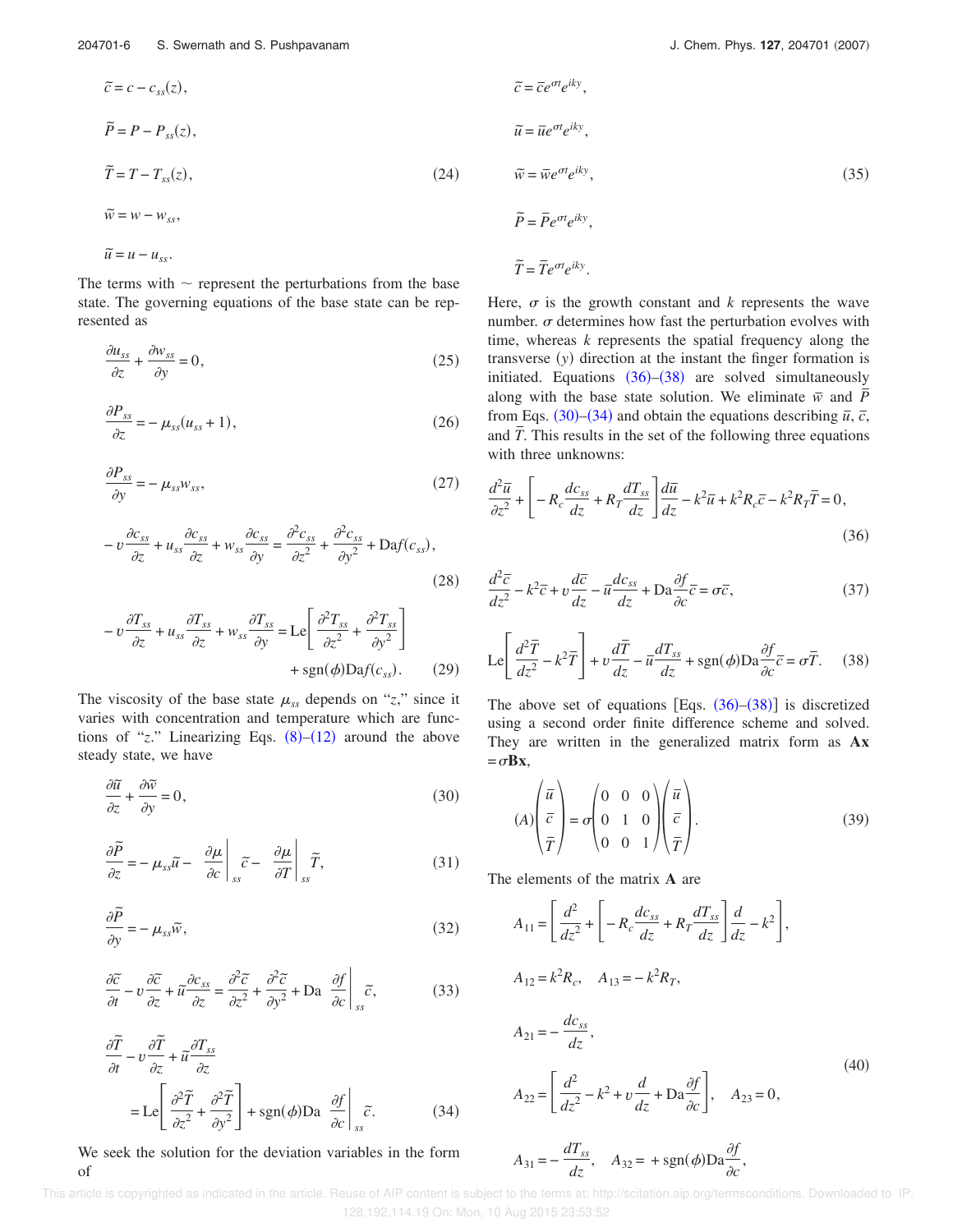$$
A_{33} = \left[ \text{Le} \left[ \frac{d^2}{dz^2} - k^2 \right] + v \frac{d}{dz} \right].
$$

The values of  $c_{ss}$ ,  $T_{ss}$ ,  $dc_{ss}/dz$ , and  $dT_{ss}/dz$  are required in the above matrix coefficients. Consequently, these values of the traveling wave solution are obtained at the discrete points and are used for determining the stability. The maximum eigenvalue corresponding to each wave number is plotted for a fixed set of dimensionless parameters and this yields the dispersion curve. This curve is used to determine the stability of the flow as will be explained later.

The system here admits a traveling wave solution because of the choice of specific autocatalytic reaction kinetics which admits two possible steady states. The dispersion curve now is invariant with time due to the existence of the traveling wave between the two steady states. This is the primary difference from the situation prevailing in a horizontal flow without reaction which has been analyzed by Tan and Homsy.<sup>6</sup> For the case without the reaction the growth rate as well as the base state concentration and temperature profiles are functions of time and can be approximated by an error function as shown by Tan and Homsy. $6$  A QSSA is necessary to analyze the situation of the nonreactive flow.

## **B. Isothermal case**

For the isothermal situation the temperature is a constant. We use  $R_T = 0$  in Eq. (36) and do not include Eq. (38) in the stability calculations. The matrix equations determining the stability reduces to

$$
(A) \left( \frac{\overline{u}}{c} \right) = \sigma \left( \begin{array}{cc} 0 & 0 \\ 0 & 1 \end{array} \right) \left( \frac{\overline{u}}{c} \right). \tag{41}
$$

The linear stability analysis helps us to determine the conditions when there is a qualitative change in the velocity field from that prevailing in the traveling wave solution. In the traveling wave, there is concentration and temperature varying along "*z*" alone with no bulk convective flow. The other state the system can exhibit is one where the velocity field varies spatially and temporally. This results in a concentration field which varies spatially in two dimensions. The characteristic feature of this is there is no sharp interface which separates the two fluids and the concentration and velocity also vary in the direction normal to the flow. The results of the linear stability calculations help us determine when this transition in behavior occurs. These are depicted in the form of dispersion curves. These are the curves which show the dependency of the maximum growth constant on wave number. When the dispersion curve is such that the maximum  $\sigma$  is negative for all wave numbers, we conclude that the system is stable and no fingers are formed. If the growth exhibits a positive maximum for a particular range of wave numbers, the system is unstable and the system exhibits a spatial periodicity with this wave number at the onset of instability.

We first discuss the dispersion curves for the isothermal system. Here, the temperature is constant and only  $R_c$  determines the system stability. Figure  $3(a)$  shows the dispersion curves for three different values of  $R_c$ . It is seen that, as the



FIG. 3. Dispersion curve showing the variation of growth constant with wave number. (a) Effect of  $R_c$  for an isothermal reaction for  $Da = 0.01$  and  $d=0.1$ . (b) Effect of Da for an isothermal reaction for  $R_c=3$ ,  $d=0.1$ .

mobility ratio increases from a negative to a positive value, the dispersion curve moves upwards. The growth rate is positive for a band of wave numbers as soon as  $R_c > 0$ . Under these conditions  $(R_c > 0)$  the low viscous fluid invades a high viscous fluid leading to the fingered interface. The traveling front which is independent of the transverse direction gets deformed and it exhibits a periodicity in that direction. This periodicity is determined by the critical wave number at which the growth rate is maximum. The dispersion curves confirm that the system instability is pronounced at large positive mobility ratios. A positive mobility ratio corre-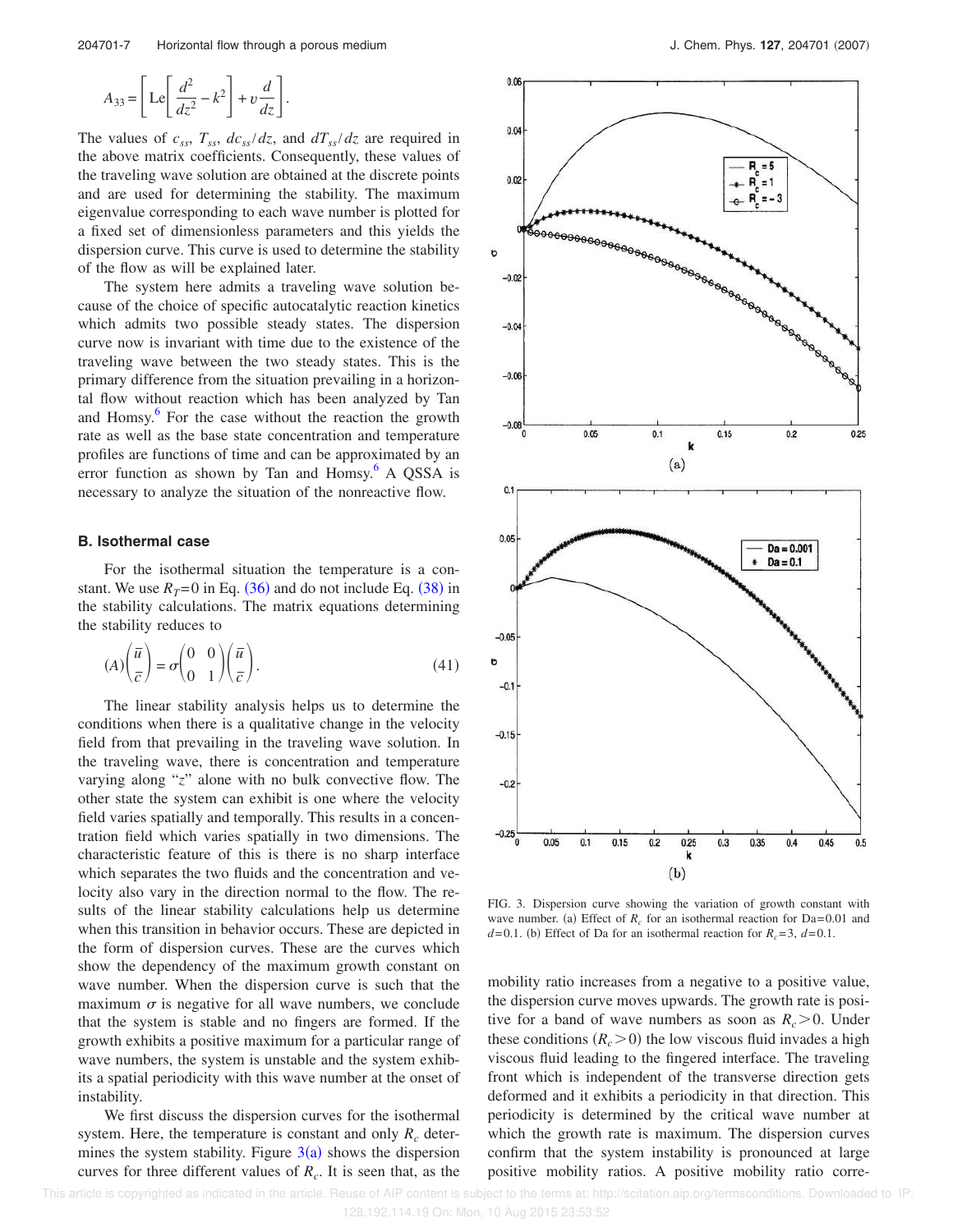sponds to a less viscous fluid displacing a high viscous fluid. Consider a disturbance that deforms an interface and generates a finger. The effective viscosity is lower where a finger is present. Hence, there is a larger tendency for the fingers to move ahead of the average front. This leads to faster moving fingers and, hence, they become longer and they persist. If the mobility ratios are negative, the traveling front is always found to be stable. This is due to the fact that here a higher viscosity fluid invades a lower viscosity fluid and, thus, a favorable situation prevails for the fluid to move as a plug. The critical wave number where the growth rate is a maximum is seen to shift towards a larger value as we increase *Rc* . So the number of fingers also increases with an increase in mobility ratio. Figure  $3(b)$  shows the effect of Da on the finger formation for  $R_c = 3$  and  $d = 0.1$ . The increase in Da results in the system becoming more unstable as can be seen by the dispersion curve moving upwards. Reactive fingers are thus more unstable than their nonreactive counterparts. A lower Da implies a smaller effect of reaction and a more dominant effect of diffusion. The chemical front becomes sharper as reaction terms dominate the flow at high Da, whereas at low Da the diffusion terms dominate the flow. Consequently, the viscosity and the concentration gradients are steeper for the higher Da values and this makes the system more prone to instability. An increase in Da results in a shift of the critical wave number towards the right. Thus, the number of fingers is increased or the wavelength of the finger is reduced as Da increases. We have also studied the effect of the kinetic parameter *d* on the stability of flow for  $R_c$ =3 and Da=0.01. This parameter cannot be changed easily once the reaction is fixed because it is the ratio of kinetic rate constants and the initial concentration. As *d* increases, the stability of the flow is increased and the number of fingers we see is reduced as the maximum of the growth curve shifts towards the lower wave number. The system becomes more unstable when Da increases and *d* decreases. These results are in qualitative agreement with the trends depicted by the density fingering situation for the same chemical kinetics as observed by De Wit. $11$  We conclude that there is significant similarity between viscous fingering and density fingering even though the physical mechanism which generates the instability is different in the two cases.

We now discuss the dispersion curves for the adiabatic system. When the system is operated nonisothermally the dependence of viscosity on both concentration and temperature has to be considered. Heat is released or consumed during the reaction depending on whether the reaction is exothermic or endothermic, respectively. The viscosity dependence now is governed by the coefficients  $R_c$  and  $R_T$ . Since we are interested in liquids flowing through the porous media and the viscosity of liquids decreases with temperature, we restrict ourselves to  $R_T < 0$ . We first discuss the effect of Le on the dispersion curves for nonisothermal reactions. We see contrasting effects for exothermic and endothermic reactions. In an exothermic reaction, an increase in Le tends to stabilize the interface, but in the case of an endothermic reaction, an increase in instability is observed for an increase in Le. Le greater than 1 implies that the heat conduction is faster than concentration diffusion. When Le



FIG. 4. Dispersion curve showing the variation of growth constant with wave number. (a) Effect of Le for an exothermic reaction for  $R_c = 0$ ,  $R_T$ =−3, Da=0.001, and *d*=0.1. (b) Effect of Le for an endothermic reaction for *R*<sub>*c*</sub>=3, *R*<sub>*T*</sub>=−3, Da=0.001, and *d*=0.1.

increases, the temperature gradient that exists in the domain decreases. For an exothermic reaction, because the temperature gradient generates instability in the interface, a decrease in the temperature gradient tends to move the system to a stable regime. Hence, if the temperature is more uniform, the amplitude of the instability is reduced. In an endothermic reaction, the temperature gradient stabilizes the flow. So if the gradient is less the instability is amplified. Figure  $4(a)$ shows the effect of Le on the dispersion curve for an exothermic reaction, whereas Fig.  $4(b)$  shows the effect for an endothermic reaction.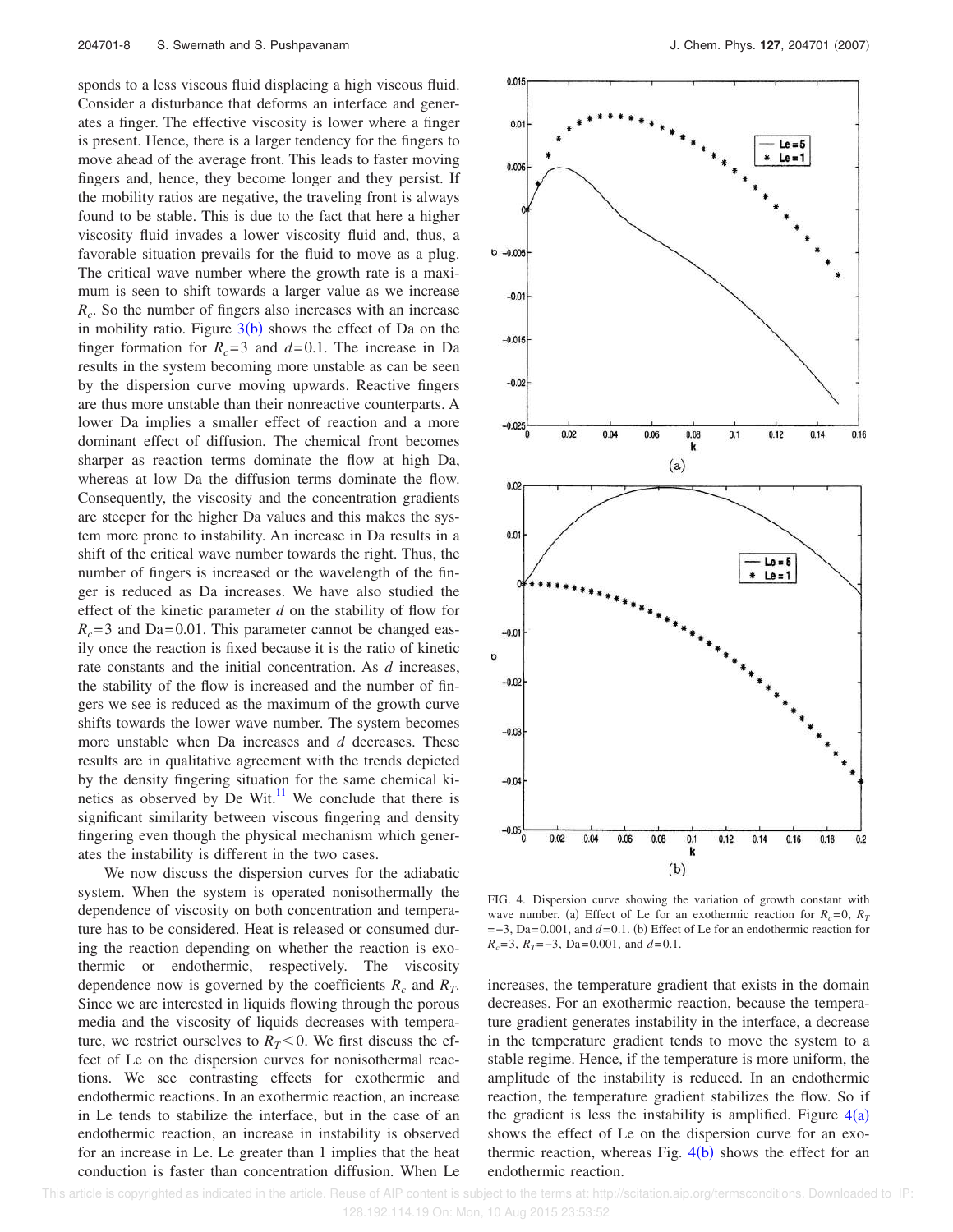

FIG. 5. Dispersion curve showing the variation of growth constant with wave number. (a) Effect of  $R<sub>T</sub>$  for an exothermic reaction for  $R<sub>c</sub>=-2$ , Le  $= 1$ , Da=0.001, and  $d=0.1$  (b) Effect of  $R_c$  for an exothermic reaction for *R*<sup> $T$ </sup>=−2, Le=1, Da=0.001, and *d*=0.1.

Figure 5 shows the effect of parameters  $R_c$  and  $R_T$  on the stability for an exothermic reaction. If viscosity is considered to be a function of temperature alone  $(R<sub>c</sub>=0)$ , the process again consists of a low viscous fluid invading a high viscous fluid. This generates the viscosity gradient leading to the fingered interface. Incorporation of the temperature dependency on viscosity here makes the flow more unstable. This can be attributed to the fact that the products are at a higher temperature and, hence, a lower viscosity. The products invade the reactants which are at a lower temperature and more viscous. A stronger temperature dependency of viscosity im-

plies  $R_T$  is more negative. The dispersion curve for  $R_T$ =−5 lies above that for  $R_T$ =−1 which shows this intensification of the instability [Fig.  $5(a)$ ]. Figure  $5(b)$  shows the effect of the parameter  $R_c$  on the dispersion curves. Previously, from the isothermal  $(R_T=0)$  studies, it has been observed that a negative value of  $R_c$  implies a stable system. However, in the present situation, we have two competing effects as the system is adiabatic. Here neither  $R_c$  nor  $R<sub>T</sub>$  is zero. Here we observe that, although we have a destabilization effect due to the temperature dependence of viscosity, the flow gets stabilized for a sufficiently negative value of  $R_c$ . A negative  $R_c$ implies that a high viscous fluid invades a low viscous fluid, while a negative  $R<sub>T</sub>$  implies the opposite. Figure 6 shows the effect of  $R_c$  and  $R_T$  on the dispersion curves for an endothermic reaction. Here we find the effect of the parameter  $R<sub>T</sub>$  to be the opposite to what was observed for an exothermic reaction. This parameter has a tendency to stabilize the flow. Figure  $6(a)$  shows the effect of  $R<sub>T</sub>$  whereas Fig.  $6(b)$  shows the effect of  $R_c$  on the dispersion curves for an endothermic reaction under adiabatic conditions. Heat is consumed during the reaction and, thus, the reactants are at a higher temperature now, and so there is a temperature increase in the flow direction. Under this condition the products are more viscous and a stable front (high viscous fluid invading a low viscous fluid) is observed for a fixed  $R_c$  for sufficiently negative  $R_T$ . The system is on the threshold of stability for  $R_T$ =−3 and becomes unstable for sufficiently large positive  $R_c$  only [Fig. 6(b)]. Similarly, for  $R_T$ =−3, the system is on the threshold of instability for  $R_c = 3$ . As  $R_c$  increases the system becomes unstable since now the destabilizing effect of concentration dominates over the stabilizing influence of temperature [Fig.  $6(b)$ ]. An adiabatic liquid-liquid reacting system is hence more stable if the reaction is endothermic. From Figs. 5 and 6, we observe that if we fix either  $R_c$  or  $R_T$  (for a fixed set of other parameters) then the value of the other parameter  $(R<sub>T</sub>)$ or  $R_c$ ) can be estimated at which there is a transition from the unstable to the stable regime. In Fig. 7 we depict the dependence of the critical  $R_c$  on  $R_T$  for two different Le. For a given  $R_T$ , the critical  $R_c$  represents the value of  $R_c$  across which the instability is induced. Figure  $7(a)$  depicts the boundary for an exothermic reaction. The region above the curve is unstable, whereas the region below the curve is stable. From the figure, we see that the region of stability increases as Le increases. We see in Fig.  $7(a)$  that a higher viscosity gradient (more negative  $R_c$ ) is required for the flow to become stable. Similarly, for an endothermic reaction, Le=5 is more unstable [Fig.  $7(b)$ ] and, hence, that curve lies below the Le=1 curve. Here, both  $R_T$  and negative  $R_c$  have a stabilizing influence. The curves are plotted for positive *R<sup>c</sup>* values which is the region where we observe the transition from stability to instability. Here also, the region lying above the curve is unstable, whereas the region below the curve is stable. For the case when  $Le=1$ , the stability boundary is  $R_c = R_T$  for an exothermic reaction since the *T* and *c* profiles are identical for the base traveling wave solution. Similarly,  $R_c = -R_T$  is the stability boundary for an endothermic reaction. Our stability predictions confirm these results. We con-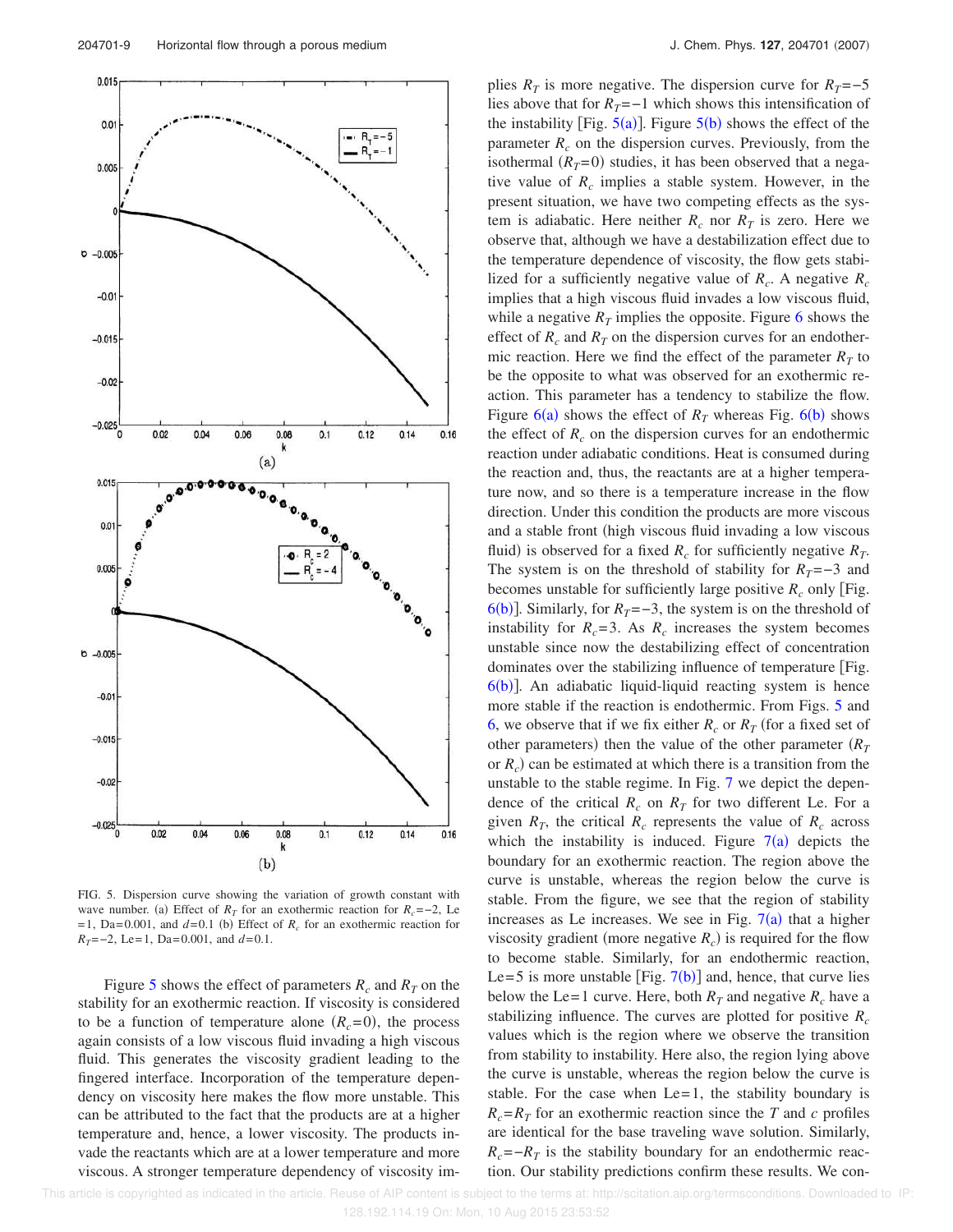

FIG. 6. Dispersion curve showing the variation of growth constant with wave number. (a) Effect of  $R_T$  for an endothermic reaction for  $R_c = 3$ , Le  $= 1$ , Da=0.001, and  $d=0.1$  (b) Effect of  $R_c$  for an endothermic reaction for *RT*=−3, Le=1, Da=0.001, *d*=0.1.

clude the section by stating an observation regarding the dispersion curve. These curves do not change significantly once the system is stable.

## **V. NONLINEAR SIMULATION**

To verify the predictions of the linear stability analysis nonlinear simulations were performed using a finite difference technique. We now describe the algorithm on which the numerical simulation of Eqs.  $(15)$ – $(18)$  is based. The spatial discretization of the partial differential Eqs.  $(15)$ – $(18)$  is done using a second order central finite difference. Hence,



FIG. 7. Critical values in  $R_c$ - $R_T$  plane showing the shift from stability to instability. (a) Exothermic reaction with  $Da = 0.001$  and  $d = 0.1$ . The region above the solid curve is unstable for both Le and the region below the dotted curve is stable for both Le. The region between the two curves is stable for Le=5 but unstable for Le=1. (b) Endothermic reaction with  $Da = 0.001$  and *d*=0.1. The region above the dotted curve is unstable for both Le and the region below the solid curve is stable for both Le. The region between the two curves is unstable for Le=5 but stable for Le=1.

the accuracy in space is maintained at  $O(\Delta x^2)$ . The temporal discretization scheme used is a first order forward difference. We use a grid size of  $256$  (along the *x* direction) by  $128$ (along the *y* direction) in most of the simulations. We have also used a larger grid size of  $512 \times 256$  to verify the numerical accuracy and grid independence of the numerical results. The state variables are calculated at each and every node  $(i, j)$ . The algorithm consists of the following steps.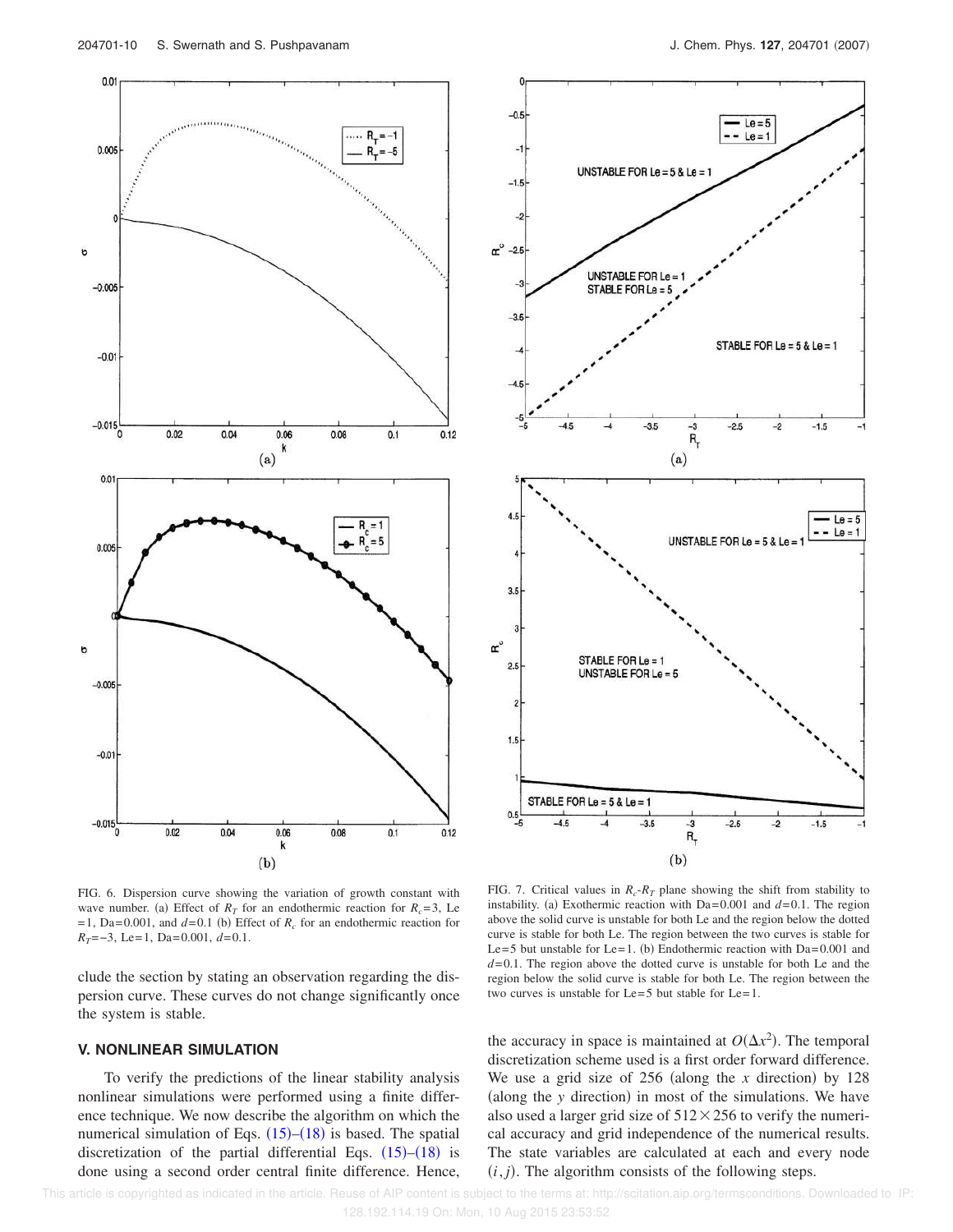



FIG. 8. Nonlinear simulation of an isothermal reaction, the effect of Pe for *A*=2, *t*=200,  $R_c$ =3, Da=0.01, and *d*=0.1: (a) Pe=500 and (b) Pe=125.

- Step 1: The convective-diffusion equation  $[Eq. (17)]$  is integrated first to calculate the concentration at the new time step  $c(t + \Delta t)$ . This is carried out by using a forward in time central in space scheme. The temperature at the new time step  $T(t + \Delta t)$  is also evaluated in a similar way using Eq. (18).
- Step 2: We use the values of  $c(t + \Delta t)$ ,  $T(t + \Delta t)$ , and  $\psi(t)$ in Eq. (16) to obtain  $\omega(t+\Delta t)$  using a semi-implicit method.
- Step 3:  $\omega(t + \Delta t)$  obtained in the previous step is used for calculating  $\psi(t+\Delta t)$  from Eq. (15). This is iterated using a Gauss-Seidel method for each of the grid points until the values converge.
- Step 4:  $\omega(t + \Delta t)$  is calculated from Eq. (16) using the updated  $\psi(t + \Delta t)$ ,  $c(t + \Delta t)$ , and  $T(t + \Delta t)$ .
- Step 5: This is used in Eq.  $(15)$  for refining the estimate of  $\psi(t + \Delta t)$ . In particular, Eqs. (15) and (16) are solved together iteratively until we have convergence. This ensures us that  $\psi$  and  $\omega$  have converged for the present time step.
- Step 6: The estimates of  $c(t + \Delta t)$  and  $T(T + \Delta T)$  are refined using the updated  $\psi$  and  $\omega$ . This confirms the convergence of *c* and *T* within a time step before we move to the next time step.

In Fig. 8 we depict the effect of Pe on the nonlinear transient behavior for an isothermal reaction. The figures depict the contour plots for the concentration in the range of 0.1–0.3. The total time for the simulation was 50 s. It can be seen that there is a significant effect of Pe on the fingering patterns. For low Pe number  $(Pe=125)$  the system is well into the nonlinear regime. Here, the fingers are wide and the number of fingers is lower when compared to the higher Pe  $(Pe = 500)$ . Peclet number is a measure of the dimensionless

FIG. 9. Nonlinear simulation of an isothermal reaction showing the time evolution profiles for Pe=500,  $A = 2$ , Da=0.01, and  $d=0.1$ : (a)  $t=100$  s and (b)  $t = 400$  s.

width of the domain. The aspect ratio is maintained the same for both figures so that length also decreases with a decrease in Pe. So the total time required for the front to reach the end of the domain decreases as Pe is lowered as can be seen in Fig.  $8^{7,9}$  The front has to spread to allow other fingers to grow before it can split. Pe is an important parameter determining this characteristic. Thus, fluid is in the highly nonlinear regime for low Pe because the total time required for reaching the end of the domain is less and, hence, the fingers are more distinct (spreading and shielding<sup>7</sup>). Figure 9 shows how the concentration contours of an unstable system evolves with time. In Fig.  $9(a)$  there are numerous fingers which are very small in size at a time instant of  $t = 100$  s. Figure  $9(b)$  is at a later time instant and, hence, the fingers are more pronounced and the number of fingers decreases. There is a fundamental difference of the time evolution profiles in the presence and absence of a reaction. The mean position of the interface is at the same point for a nonreactive system, whereas in the reactive system we see that the average position gets shifted towards the right. As time proceeds the system starts showing nonlinear behavior. The fingers become wide and merge at later time instants, and in the final stages, there are just a few dominant fingers occupying the whole width of the chamber. Figure 10 shows how the viscosity dependency on concentration affects the fingers observed under isothermal flow conditions. For a positive  $R_c$  a low viscous fluid invades a high viscous fluid. Here we observe a fingered structure as in Fig.  $10(a)$ . In Fig.  $10(b)$  the front moves as a stable plug. The perturbation to the interface decays in the second case as  $R_c < 0$  and, here, a high viscous fluid flows into a low viscous fluid. The effect of the reaction kinetic parameter *d* has also been studied but is not shown here as they show the same trends as discussed previously in the literature<sup>24</sup> (in the vertical configuration).

Nonlinear simulations were also performed for the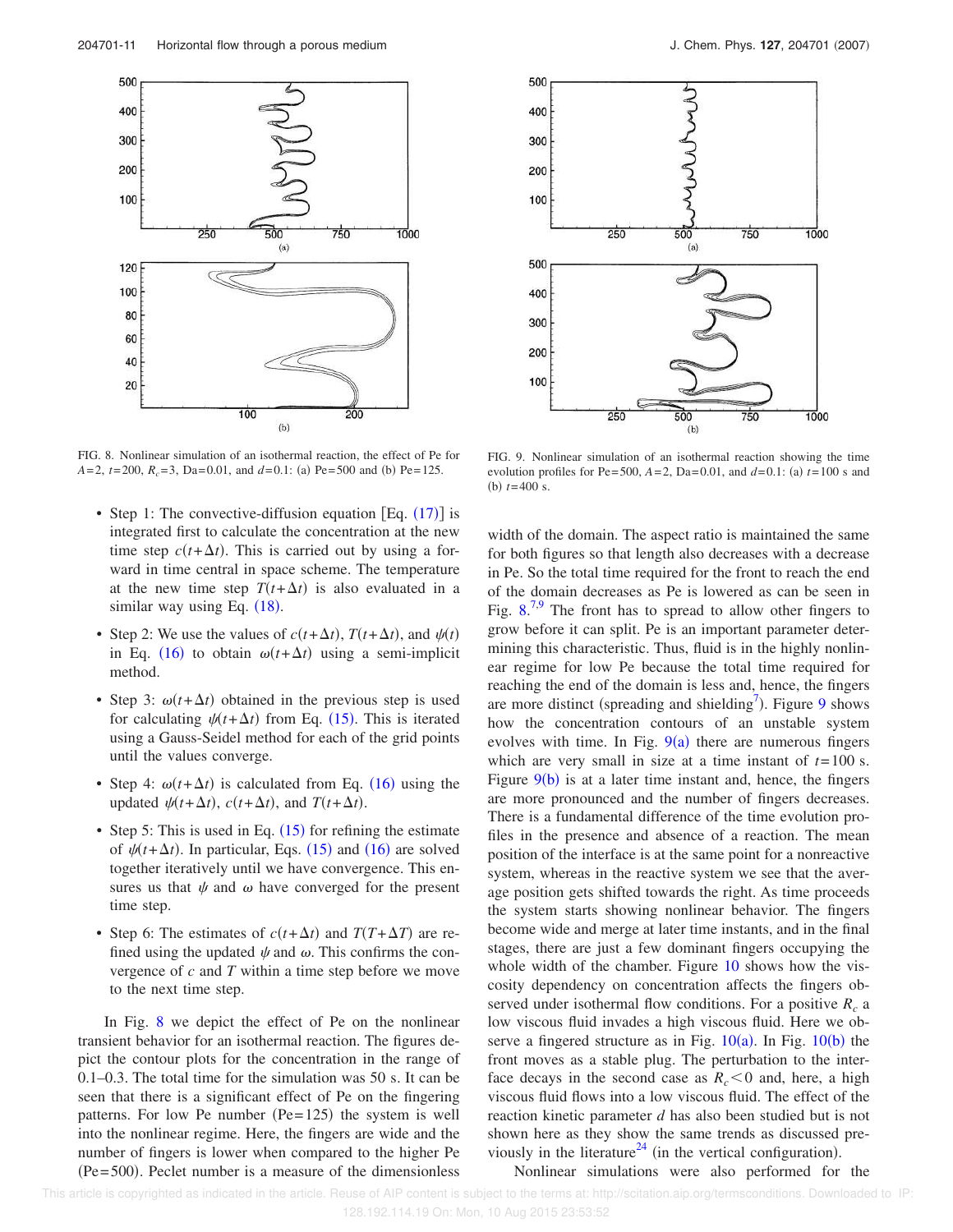

J. Chem. Phys. 127, 204701 (2007)



FIG. 10. Nonlinear simulation of an isothermal reaction for studying the effect of  $R_c$  for Pe=500,  $A = 2$ ,  $t = 50$ , Da=0.01, and  $d = 0.1$ : (a)  $R_c = 3$  and (b)  $R_c$ =−3.

FIG. 11. Nonlinear simulation of an exothermic adiabatic reaction, the effect of  $R_c$  for  $R_T$ =−2 and the remaining parameters being fixed at Pe=500, *A*  $=$  2, *t*=200, Le=1, Da=0.001, and *d*=0.1: (a)  $R_c$ =2 and (b)  $R_c$ =-3.

nonisothermal system. The parameter values were chosen so that they could confirm the predictions of the linear stability analysis. The parameter  $R_T$  can only attain negative values for liquids. It has a destabilizing effect for an exothermic reaction and a stabilizing effect for an endothermic reaction. The products are at a higher temperature for an exothermic reaction, so a fluid with a lower viscosity displaces one with higher viscosity in an exothermic reaction. The endothermic reaction leads to a condition where the viscosity of the invading fluid is higher than that of the defending fluid and, hence, the flow is stable. This situation prevails in the absence of viscosity being a function of concentration. If the viscosity becomes a function of both concentration and temperature then both dependencies affect the flow stability. Figure 11 depicts the contour plots for an exothermic reaction with  $R_T$ =−2. In Fig. 11(a) the value of  $R_c$ =2 and here both the concentration and temperature have a destabilizing influence and we see prominent fingers. When  $R_c$ =−3, the stabilizing influence of concentration dependency dominates the destabilizing influence of temperature dependency and we observe a stable pattern [Fig.  $11(b)$ ]. Figure 12 shows the effect of  $R_T$  keeping  $R_c$  at a constant value. A more negative *RT* implies a stronger dependency of viscosity on temperature. For an exothermic reaction the temperature dependency of viscosity results in a destabilizing influence. We see that  $R_T$ =−5 shows a fingered interface when compared to  $R_T$  $=-1$  [Fig. 12(b)]. Here the concentration dependency of viscosity stabilizes the flow since it dominates the temperature dependency. Similar studies were conducted on endothermic reactions. Figure 13 shows the effect of the parameter *R<sup>c</sup>* . An endothermic reaction can exhibit fingers only with a sufficiently high positive  $R_c$  [Fig. 13(a)]. When  $R_c$  is lowered both  $R_c$  and  $R_T$  stabilize the perturbed interface [Fig. 13(b)]. Figure 14 is similar to Fig. 12 but is for adiabatic endothermic reactions. In Fig. 14 we depict contour plots for an endothermic reaction. We see that a more negative value of  $R_T$  stabilizes the flow, whereas an  $R_T$  value which is less negative results in finger formation. This is in accordance with the predictions of linear stability analysis [Fig.  $6(a)$ ]. For a fixed  $R_c$  we observe that increasing the value of  $R_T$ (approaching zero) leads to fingerlike structure formation.

In the linear stability analysis, we had observed contradictory effects of Le for exothermic and endothermic reactions. Figures 15 and 16 confirm this contradictory effect. For an exothermic reaction an increase in Le leads to a decrease in the temperature and viscosity gradient and, hence, this tends to stabilize the flow. Temperature gradient has a



FIG. 12. Nonlinear simulation of an exothermic adiabatic reaction, the effect of  $R_T$  for  $R_c$ =−2 and the remaining parameters being fixed at Pe=500, *A*=2, Le=1, *t*=200, Da=0.001, and *d*=0.1: (a)  $R_T$ =−5 and (b)  $R_T$ =−1.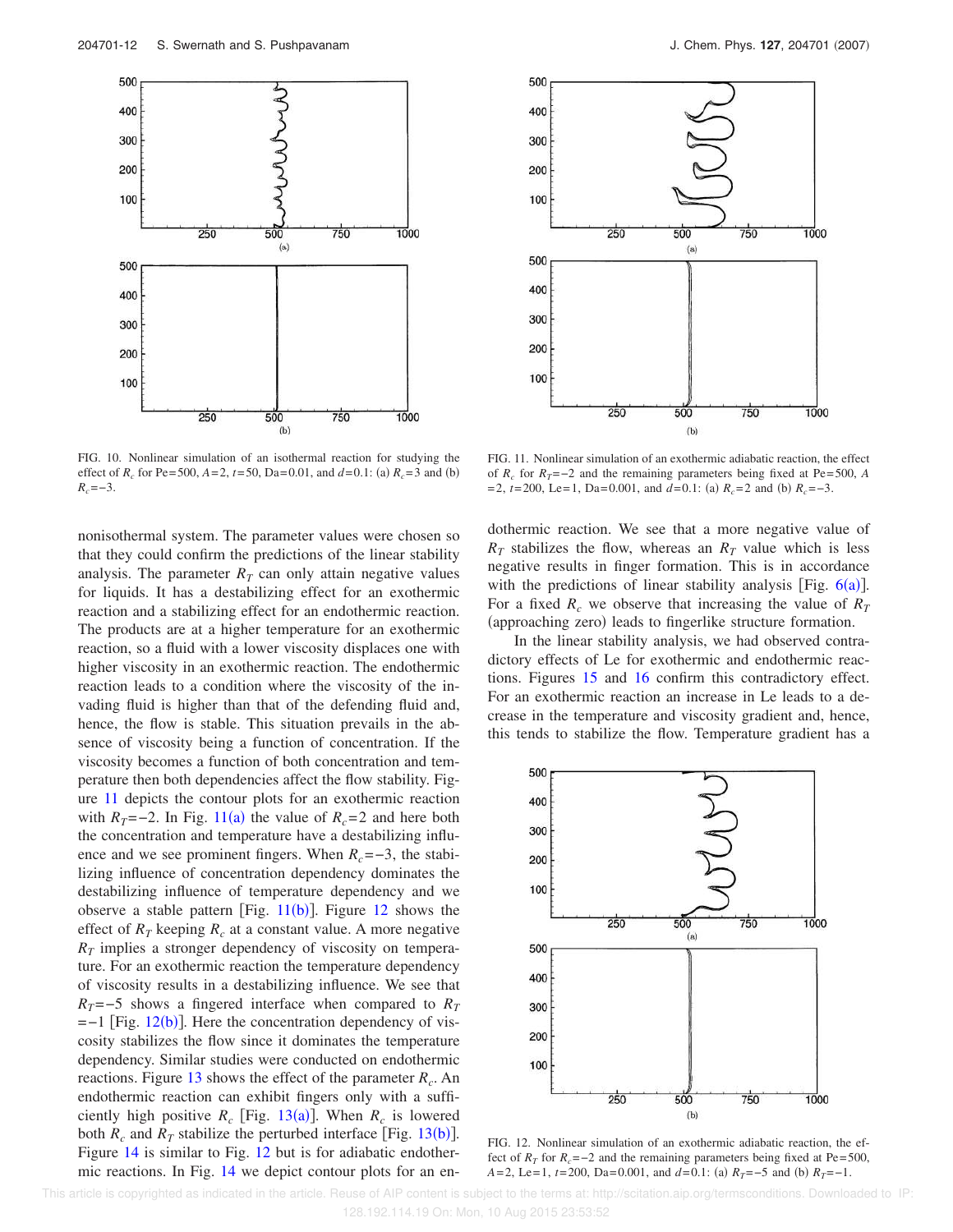

FIG. 13. Nonlinear simulation of an endothermic reaction, the effect of *R<sup>c</sup>* for  $R_T$ =−3, Pe=500, A=2, t=200, Le=1, Da=0.001, and  $d=0.1$ : (a)  $R_c$ =5 and (b)  $R_c = 1$ .

destabilization effect on the interface for an exothermic reaction, and, thus, a large Le implies a reduced temperature gradient and, hence, reduction in the instability (Fig. 15). Increase in Le on the other hand tends to increase the instability for an endothermic reaction. This is accompanied by an increase in the number of fingers. A large value of Le implies that the heat diffuses much faster than the concentration. Here, the system tends to move towards the isothermal behavior and the stabilizing influence of temperature gradient is reduced. The stabilization caused by the temperature gradient is absent if the Le is high. Large Le endothermic flows are more prone to show instability. For an endothermic reac-



FIG. 14. Nonlinear simulation of an endothermic reaction, the effect of  $R<sub>T</sub>$ for  $R_c = 3$ , Pe=500,  $A = 2$ ,  $t = 200$ , Le=1, Da=0.001, and  $d=0.1$ : (a)  $R_T = -4$ and (b)  $R_T = -1$ .



FIG. 15. Nonlinear simulation of an exothermic reaction, the effect of Le for *R*<sub>*c*</sub>=0, *R*<sub>*T*</sub>=−3, Pe=500, *A*=2, *t*=200, Da=0.001, and *d*=0.1: (a) Le=1 and (b) Le=5.

tion, the increase in Le leads to a decrease in the viscosity gradient and, hence, destabilizes the flow (Fig. 16).

# **VI. SUMMARY AND CONCLUSIONS**

In this work we have theoretically analyzed an autocatalytic reaction occurring in a fluid flowing horizontally in a porous medium. The kinetic expression of the classical IAA reaction system was chosen for the investigation. We have analyzed the effect of viscosity varying with both tempera-



FIG. 16. Nonlinear simulation of an endothermic reaction, the effect of Le for  $R_c = 3$ ,  $R_T = -4$ , Pe=500,  $A = 2$ ,  $t = 200$ , Da=0.001, and  $d = 0.1$ : (a) Le=1 and (b)  $Le=5$ .